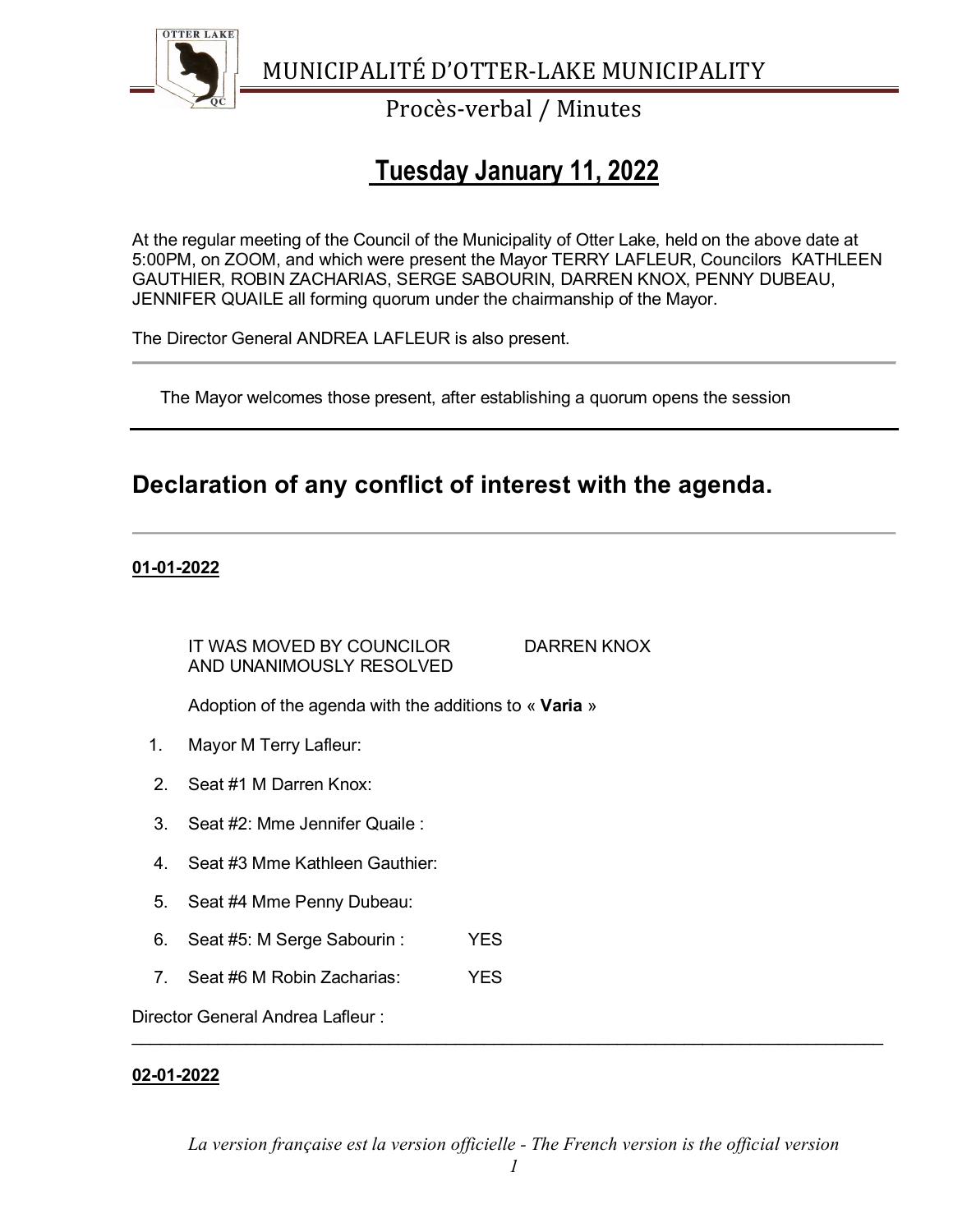## Procès-verbal / Minutes

IT WAS MOVED BY COUNCILOR JENNIFER QUAILE AND UNANIMOUSLY RESOLVED

**THAT** the Minutes of the extra ordinary council meeting December 1st, 2021 be accepted as written.

Carried

### **03-01-2022**

IT WAS MOVED BY COUNCILOR PENNY DUBEAU AND UNANIMOUSLY RESOLVED

**THAT** the Minutes of the regular council meeting December 7th, 2021 be accepted as written.

**Carried** 

#### **04-01-2022**

**WHEREAS:** The Municipality of Otter Lake does a lot of maintenance on our roads during both the winter and the summer;

**WHEREAS:** The Municipality of Otter Lake requires a truck that will allow the maintenance crew to complete their work;

**WHEREAS:** the Municipality of Otter Lake has obtained two quotes:

| Shawville Ford: | \$101,844.00 plus tax (2022 Ford F550, includes steel box, in<br>inventory and available right away)                                           |
|-----------------|------------------------------------------------------------------------------------------------------------------------------------------------|
| Olivier Ford:   | \$102,741.00 plus tax (2021 Ford F550(NEW) in inventory<br>\$85,984.00, must purchase a steel box from TWIN Equipment<br>\$16,757.00 plus tax) |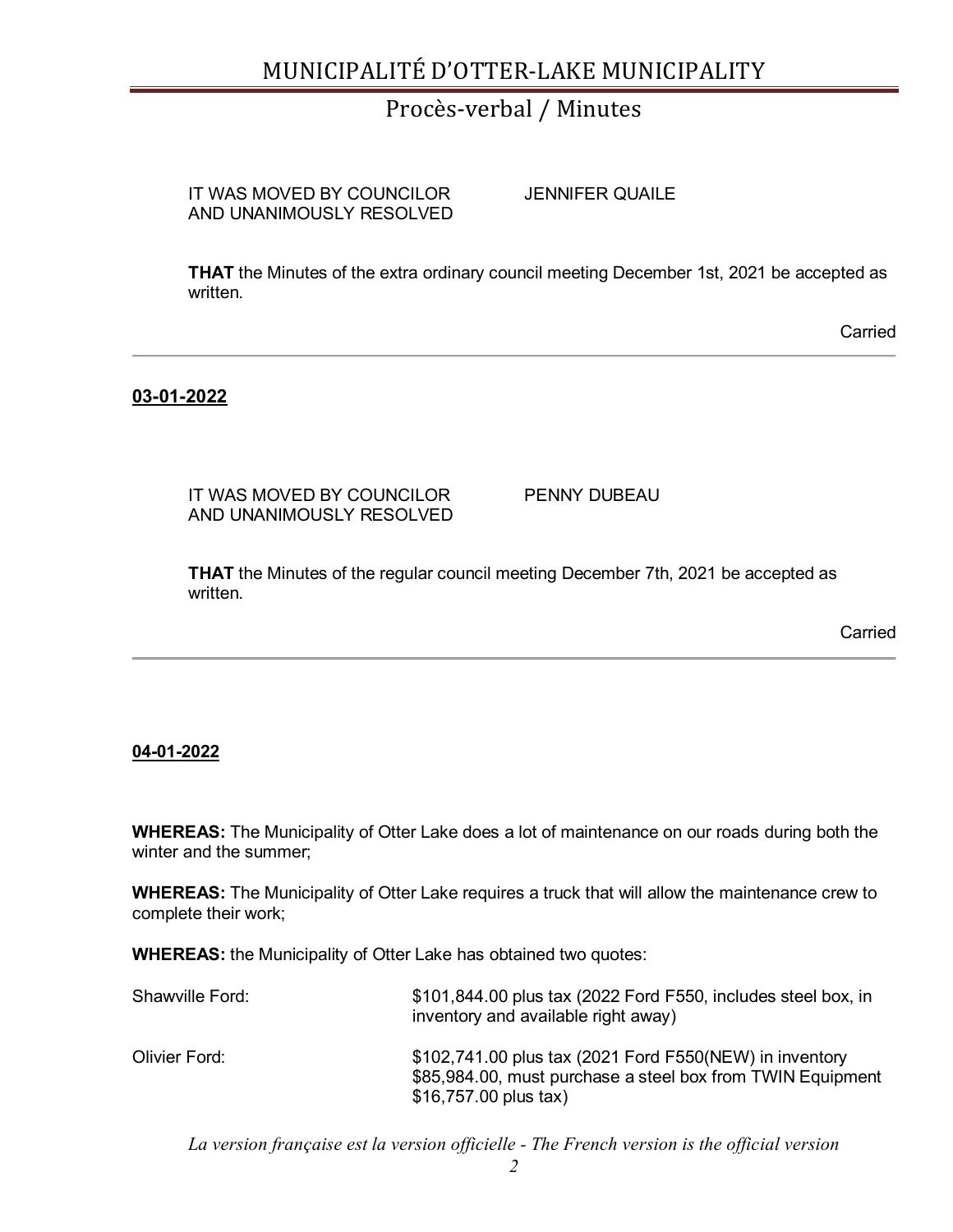## Procès-verbal / Minutes

| IT WAS MOVED BY COUNCILOR | <b>SERGE SABOURIN</b> |
|---------------------------|-----------------------|
| AND UNANIMOUSLY RESOLVED  |                       |

**THAT** the Municipality of Otter Lake purchases a 2022 Ford F550 4X4 truck. The cost of the truck is \$101,844 plus tax. The truck will be purchased from Shawville Ford. (Annex A)

Carried

#### **05-01-2022**

**WHEREAS:** The Municipality of Otter Lake does a lot of maintenance on our roads during both the winter and the summer;

**WHEREAS:** The Municipality of Otter Lake requires a truck that will allow the maintenance crew to complete their work;

**WHEREAS:** the Municipality of Otter Lake has obtained two quotes:

| Urban Ford:                                           | \$53,043.00 plus tax and fees (2022 Ford F250 XL 4X4, in<br>inventory)      |
|-------------------------------------------------------|-----------------------------------------------------------------------------|
| Mont Bleu Ford:                                       | \$58,695.00 plus tax and fees (2022 Ford F250 XLT 4X4, must<br>order truck) |
| IT WAS MOVED BY COUNCILOR<br>AND UNANIMOUSLY RESOLVED | <b>KATHLEEN GAUTHIER</b>                                                    |

**THAT** the Municipality of Otter Lake purchases a 2022 Ford F250 XL 4X4 truck. The cost of the truck is \$53,043 plus tax and fees. The truck will be purchased from Urban Ford. (Annex B)

Carried

#### **06-01-2022**

IT WAS MOVED BY COUNCILOR KATHLEEN GAUTHIER AND UNANIMOUSLY RESOLVED

**THAT** the Municipality of Otter Lake orders 135,240 liters of 35% liquid calcium from the company MultiRoutes at a cost of 0,298 a litre, total cost of \$40,301.52 before taxes. The volume ordered will allow for two complete applications of calcium in 2022.

Carried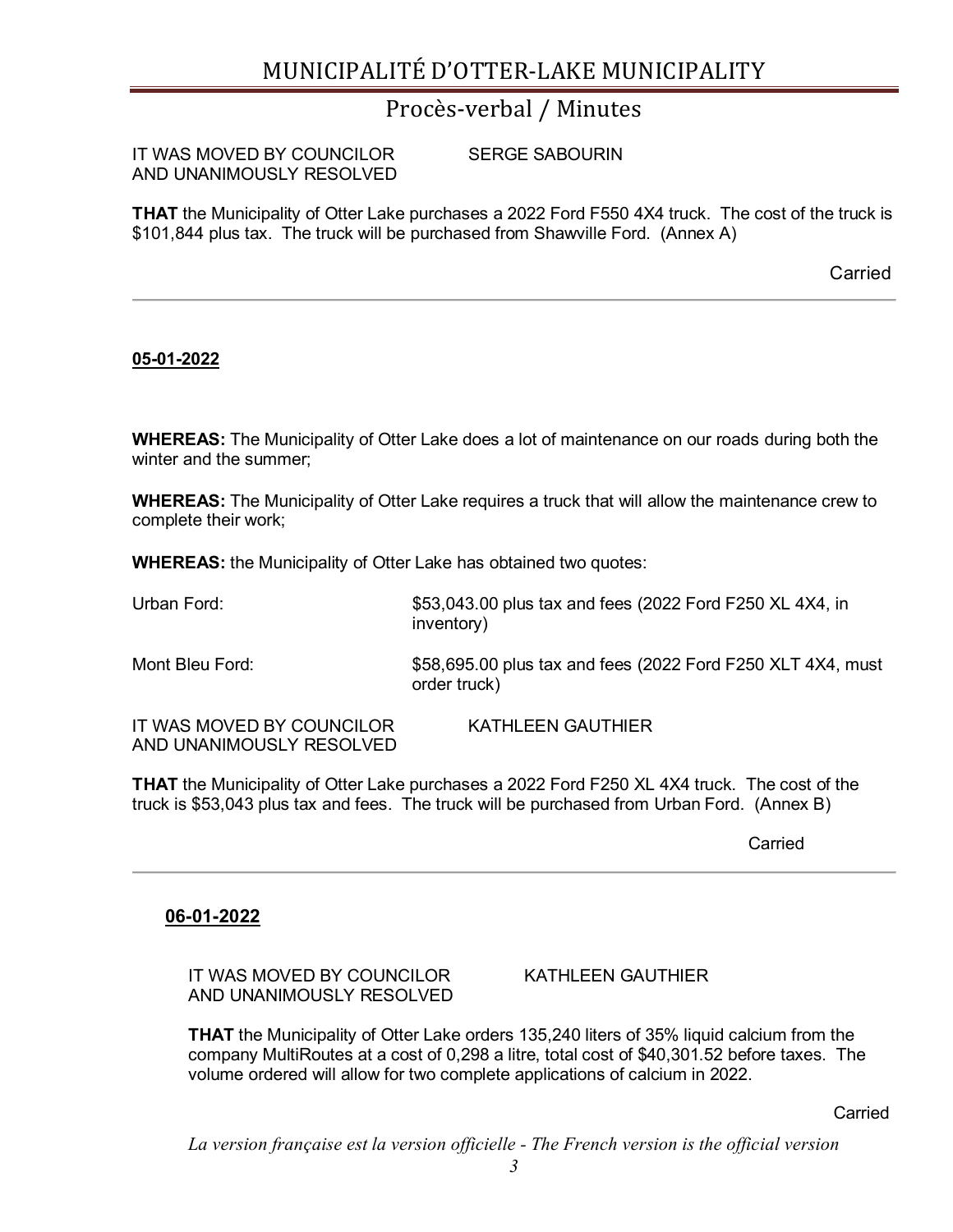## Procès-verbal / Minutes

## **07-01-2022**

Attendu que le Règlement sur les conditions pour exercer au sein d'un service de sécurité incendie municipal prévoit les exigences de formation pour les pompiers des services de sécurité incendie afin d'assurer une qualification professionnelle minimale;

Attendu que ce règlement s'inscrit dans une volonté de garantir aux municipalités la formation d'équipes de pompiers possédant les compétences et les habiletés nécessaires pour intervenir efficacement en situation d'urgence;

Attendu qu'en décembre 2014, le gouvernement du Québec a établi le Programme d'aide financière pour la formation des pompiers volontaires ou à temps partiel et qu'il a été reconduit en 2019;

Attendu que ce Programme a pour objectif principal d'apporter aux organisations municipales une aide financière leur permettant de disposer d'un nombre suffisant de pompiers qualifiés pour agir efficacement et de manière sécuritaire en situation d'urgence;

Attendu que ce Programme vise également à favoriser l'acquisition des compétences et des habiletés requises par les pompiers volontaires ou à temps partiel qui exercent au sein des services de sécurité incendie municipaux;

Attendu que la municipalité d'Otter Lake désire bénéficier de l'aide financière offerte par ce programme;

Attendu que la municipalité d'Otter Lake prévoit la formation de deux pompiers pour le programme Pompier I au cours de la prochaine année pour répondre efficacement et de manière sécuritaire à des situations d'urgence sur son territoire;

Attendu que la municipalité doit transmettre sa demande au ministère de la Sécurité publique par l'intermédiaire de la MRC Pontiac en conformité avec l'article 6 du Programme.

Il est proposé par ROBIN ZACHARIAS et appuyé par SERGE SABOURIN et résolu de présenter une demande d'aide financière pour la formation de ces pompiers dans le cadre du Programme d'aide financière pour la formation des pompiers volontaires ou à temps partiel au ministère de la Sécurité publique et de transmettre cette demande à la MRC Pontiac.

Adopté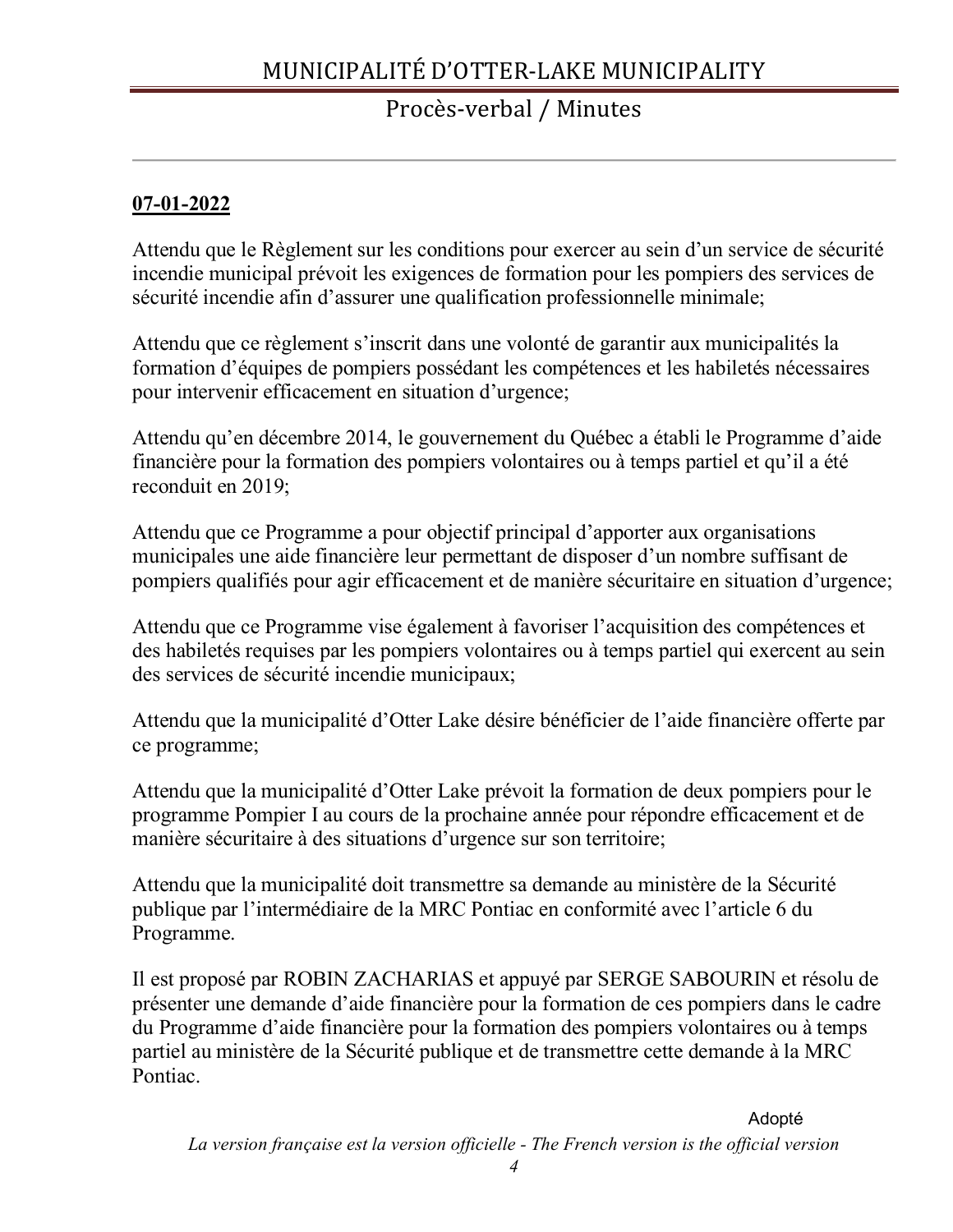## Procès-verbal / Minutes

### **08-01-2022**

## RESOLUTION FOR THE MUNICIPALITY OF OTTER LAKE

## ADOPTION OF THE ANNUAL REPORT FOR YEAR 4 – REVISED FIRE SAFETY COVER PLAN

WHEREAS the revised fire safety cover plan came into effect on May 1st 2017;

WHEREAS year 4 of the revised fire safety cover plan ended on April 30th 2021;

WHEREAS article 35 of the Fire safety act states that an activity report for the previous year must be prepared, adopted by resolution and sent to the minister each year.

It is moved by SERGE SABOURIN and resolved to adopt the annual report for year 4 of the revised fire safety cover plan and to transmit this report to the minister.

Carried

### **09-01-2022**

IT WAS MOVED BY COUNCILOR JENNIFER QUAILE AND UNANIMOUSLY RESOLVED

**THAT** the Municipality of Otter Lake give Andrea Lafleur the authorization to apply for three summer students in the Canada Summer Jobs 2022 federal program. The program covers a at least 50% of the students' wages.

Carried

### **Varia**

Mayor M Terry Lafleur: Pontiac MRC Youth council

50+ Club Are the member numbers down?

Seat #1 M Darren Knox: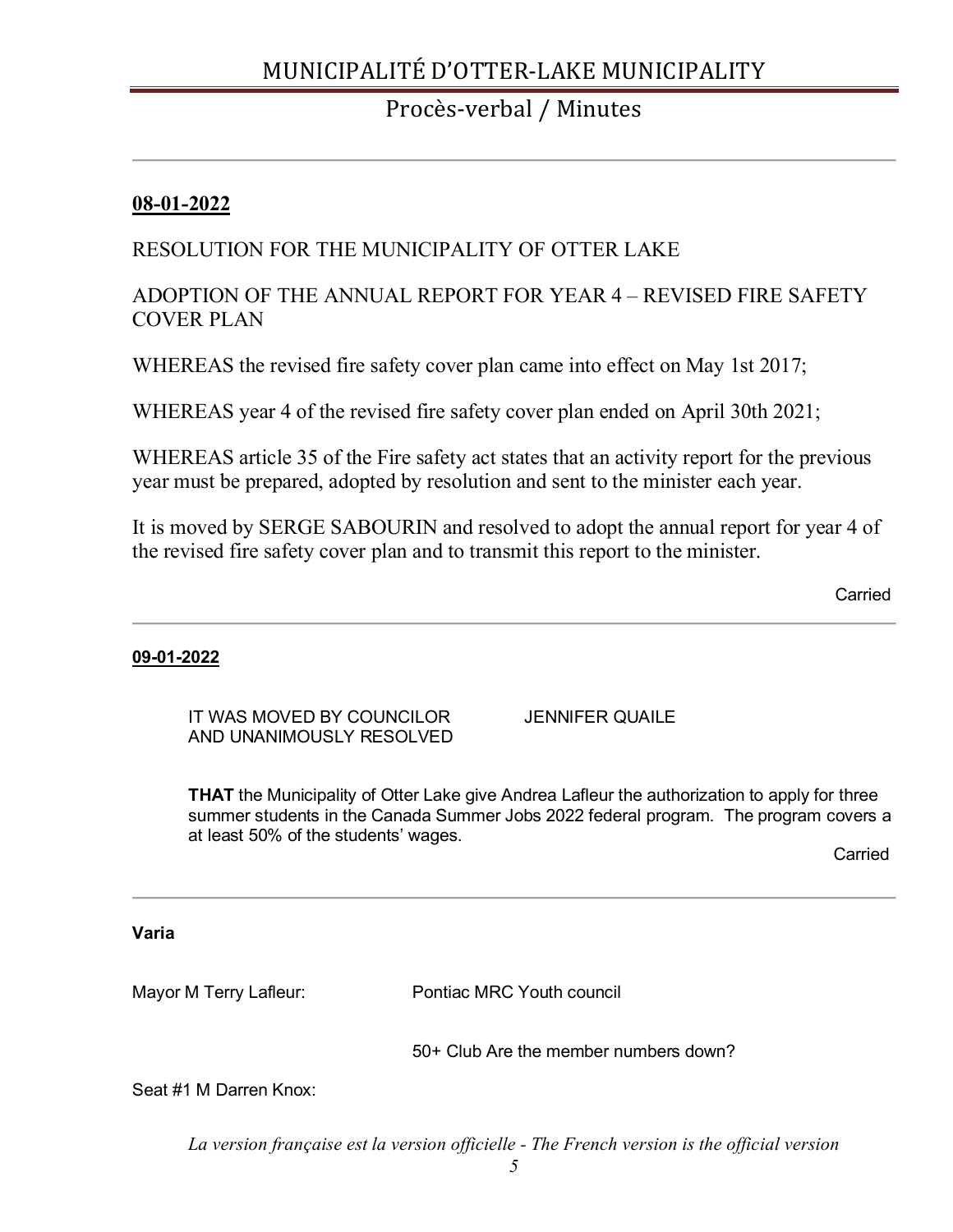# Procès-verbal / Minutes

Seat #2 Mme Jennifer Quaile:

Seat #3 Mme Kathleen Gauthier:

Seat #4 Mme Penny Dubeau:

Seat #5 M Serge Sabourin: Composting in winter

Seat #6 M Robin Zacharias: Improvements to the sign at the RA entrance

#### **10-01-2022**

IT WAS MOVED BY COUNCILOR DARREN KNOX AND UNANIMOUSLY RESOLVED

**THAT** the Municipality of Otter Lake names Alex Burke to the MRC Pontiac youth council to represent the Municipality of Otter Lake.

Carried

#### **Information for Council Members**

 $\overline{\boxtimes}$  Building Inspector report  $\boxtimes$  Mayor's report Land use planning meeting Meeting regarding the evaluation department at the Pontiac MRC Private roads and cadastral reform

- $\boxtimes$  Firechief's report
- Road Foreman's Report
- Leslie Park report

#### **Correspondence**

- 1. Emplois d'été **Applications**
- 2. Alex Burke Youth council
- 

3. Martine Gaudet (CNESST) Permitted activities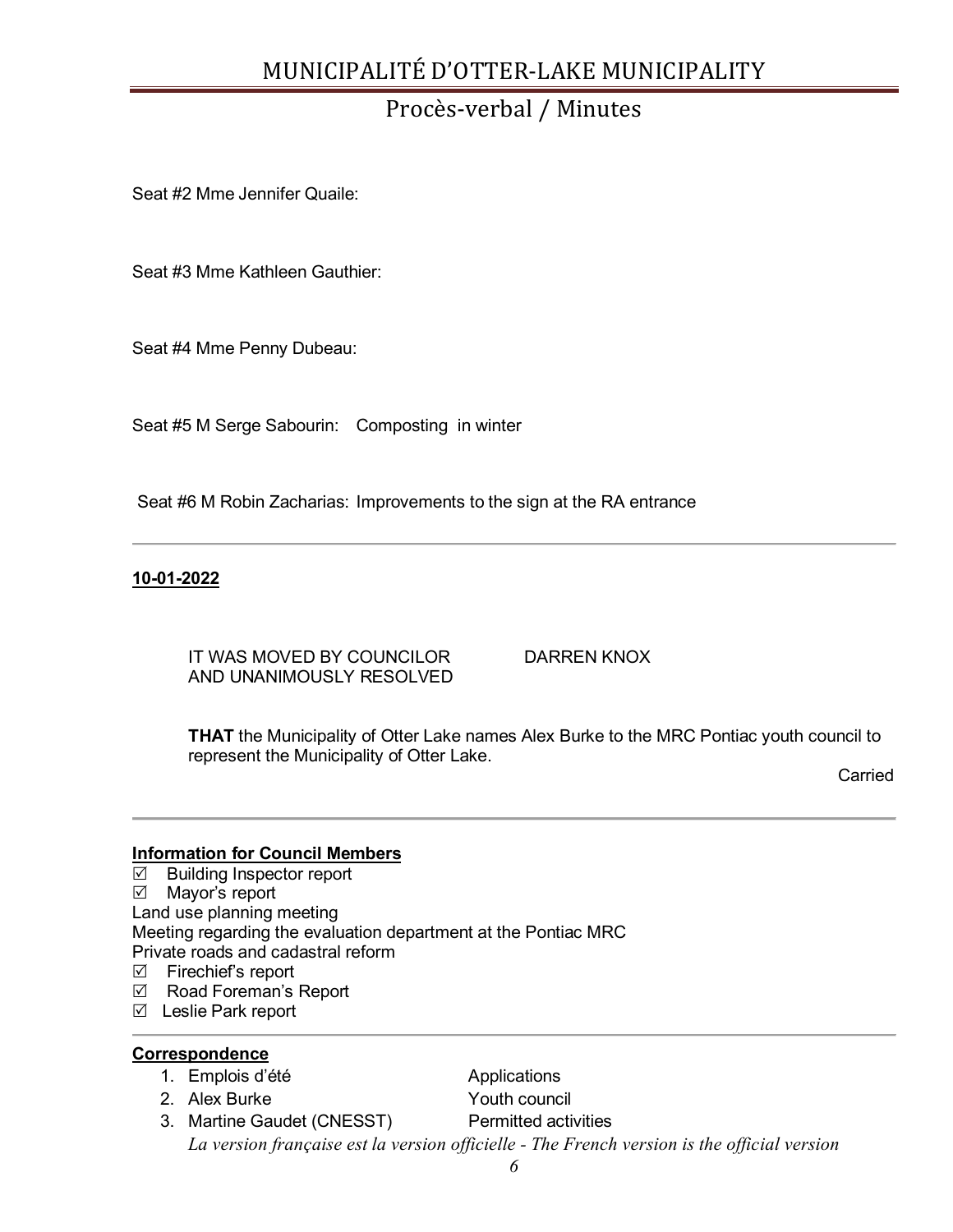## Procès-verbal / Minutes

**Crushing** 

|  | 4. H&H Construction |
|--|---------------------|
|  |                     |

- 5. TRGIRTO **Forestry activities**
- 6. CDC Pontiac **Pontiac Pontiac Vaccination**
- 7. Carriere Tremblay Crushing
- 8. RPGL Update
- 9. Ricky & Monique Lavigne 61 Mitchell road

### **11-01-2022**

IT WAS MOVED BY COUNCILOR ROBIN ZACHARIAS AND UNANIMOUSLY RESOLVED

Carried

**That** the accounts be paid

## **CERTIFICATES OF FUNDS AVAILABLE FOR ACCOUNTS:**

I, Andrea Lafleur, Director General, hereby certify that there are funds available for the purposes for which expenditures to total \$257,562.82 have been proposed.

Signed in Otter Lake, Quebec This 11th day of January 2022.

Andrea Lafleur, Director General

| Total :                       | 364,251.31 \$ |
|-------------------------------|---------------|
| Elected and Employees Salary: | 61,398.17 \$  |
| Prepaid Invoices :            | 45,290.32 \$  |
| Accounts payables :           | 257,562.82 \$ |

### **12-01-2021**